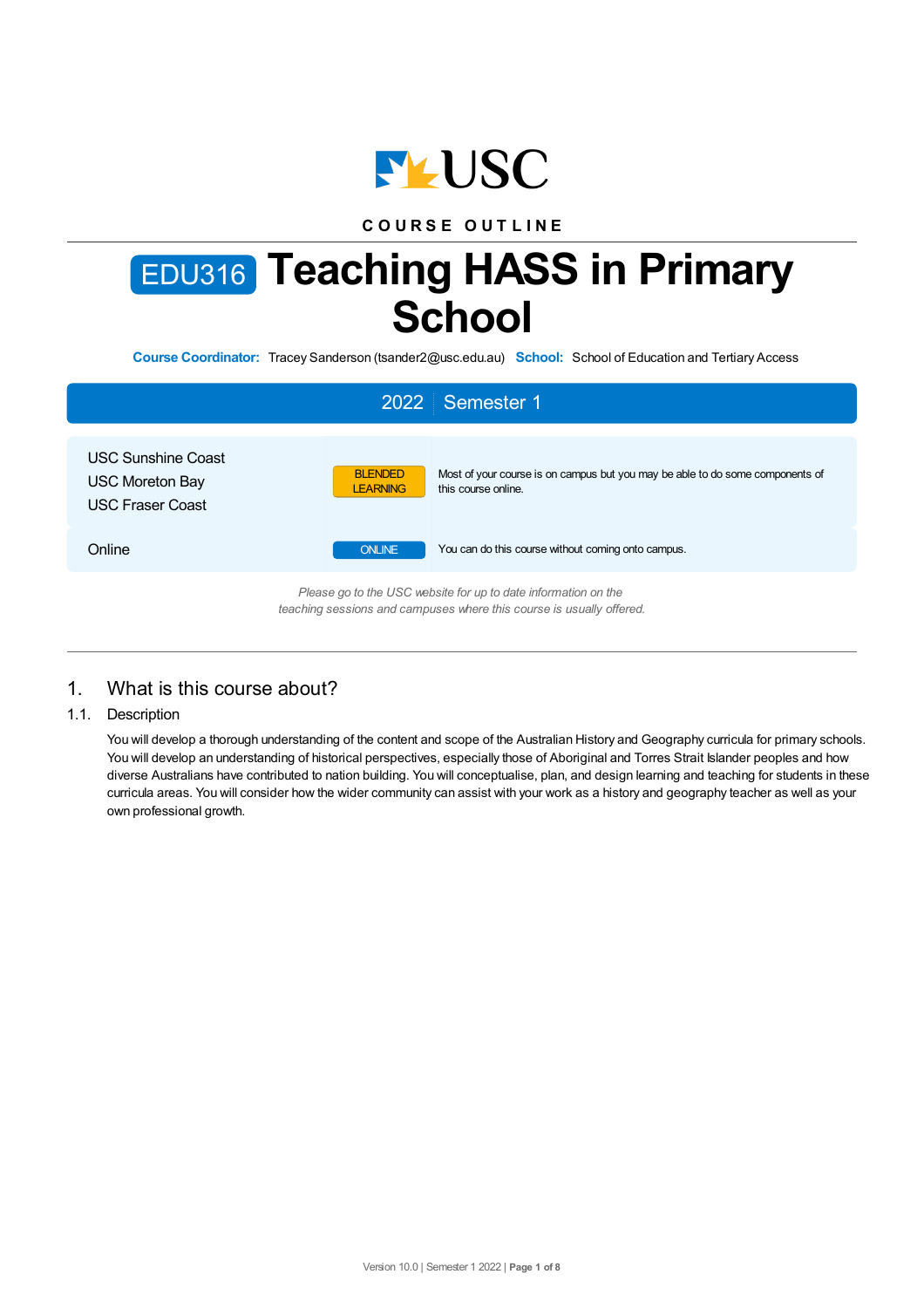## 1.2. How will this course be delivered?

| <b>ACTIVITY</b>                                                                                                                                                                                                                                                                                                                                                                                                                                                     | <b>HOURS</b>    | <b>BEGINNING WEEK</b> | <b>FREQUENCY</b> |
|---------------------------------------------------------------------------------------------------------------------------------------------------------------------------------------------------------------------------------------------------------------------------------------------------------------------------------------------------------------------------------------------------------------------------------------------------------------------|-----------------|-----------------------|------------------|
| <b>BLENDED LEARNING</b>                                                                                                                                                                                                                                                                                                                                                                                                                                             |                 |                       |                  |
| <b>Learning materials</b> - You are required to engage with online<br>learning materials, associated activities and<br>required/recommended course reading materials accessed<br>through Canvas and using the required textbooks.                                                                                                                                                                                                                                   | 1hr             | Week 1                | 10 times         |
| <b>Tutorial/Workshop 1</b> – A blended learning approach is used to<br>deliver this course, including a mix of synchronous and<br>asynchronous materials and activities accessed through Canvas.<br>This course will be supported by face-to-face on-campus tutorials.                                                                                                                                                                                              | 2hrs            | Week 1                | 10 times         |
| <b>Seminar</b> - Online                                                                                                                                                                                                                                                                                                                                                                                                                                             | 1hr             | Week 3                | 6 times          |
| Independent Study/Research - In addition to engaging with the<br>online learning materials, tutorial/workshop hours and completion<br>of assessment tasks, you are required to engage in self-directed<br>learning using other course materials via Canvas and engage with<br>current research/readings via USC library databases,<br>required/recommended textbooks and resources. You are<br>expected to cover HASS content knowledge applicable to Years<br>P-6. | 3hrs            | Week 1                | 10 times         |
| <b>ONLINE</b>                                                                                                                                                                                                                                                                                                                                                                                                                                                       |                 |                       |                  |
| <b>Learning materials</b> - You are required to engage with online<br>learning materials, associated activities and<br>required/recommended course reading materials accessed<br>through Canvas and using the required textbooks.                                                                                                                                                                                                                                   | 1hr             | Week 1                | 10 times         |
| <b>Tutorial/Workshop 1</b> – An online learning approach is used to<br>deliver this course, including a mix of synchronous and<br>asynchronous materials and activities accessed through Canvas.<br>This course will be supported by online tutorials via Zoom.                                                                                                                                                                                                     | 2hrs            | Week 1                | 10 times         |
| <b>Seminar</b> - Online                                                                                                                                                                                                                                                                                                                                                                                                                                             | 1 <sub>hr</sub> | Week 3                | 6 times          |
| Independent Study/Research - In addition to engaging with the<br>online learning materials, tutorial/workshop hours and completion<br>of assessment tasks, you are required to engage in self-directed<br>learning using other course materials via Canvas and engage with<br>current research/readings via USC library databases,<br>required/recommended textbooks and resources. You are<br>expected to cover HASS content knowledge applicable to Years<br>P-6. | 3hrs            | Week 1                | 10 times         |
| <b>Course Topics</b>                                                                                                                                                                                                                                                                                                                                                                                                                                                |                 |                       |                  |

The Australian Curriculum: History and Social Science (HASS)

HASS content knowledge, including Indigenous histories and cultures

Planning HASS lessons and learning sequences using inquiry

Literacy, numeracy and ICT in HASS

 $1.3.$ 

Controversial issues and fieldwork in HASS

Impact of culture, cultural identity and linguistic background in HASS teaching

Assessment design, marking, reporting and reflection for practice improvement

Evaluating your identity as a HASS teacher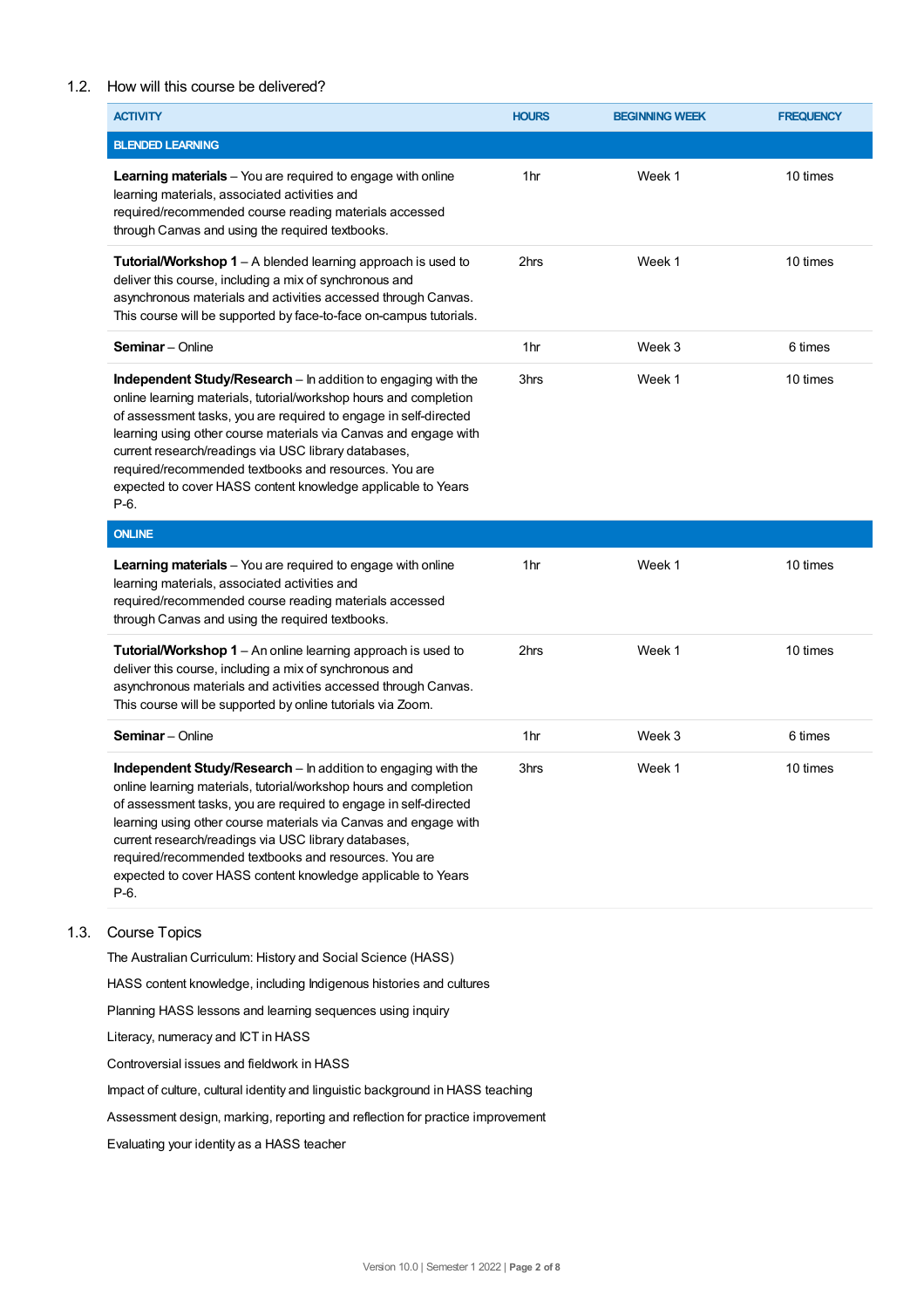# 2. What level is this course?

## 300 Level (Graduate)

Demonstrating coherence and breadth or depth of knowledge and skills. Independent application of knowledge and skills in unfamiliar contexts. Meeting professional requirements and AQF descriptors for the degree. May require pre-requisites where discipline specific introductory or developing knowledge or skills is necessary. Normally undertaken in the third or fourth full-time study year of an undergraduate program.

# 3. What is the unit value of this course?

12 units

# 4. How does this course contribute to my learning?

| <b>COURSE LEARNING OUTCOMES</b>                                   |                                                                                                                                                                   | <b>GRADUATE QUALITIES MAPPING</b>                                      | PROFESSIONAL STANDARD MAPPING                                                                                                                                                                                                                                                                                                                                                                                   |  |
|-------------------------------------------------------------------|-------------------------------------------------------------------------------------------------------------------------------------------------------------------|------------------------------------------------------------------------|-----------------------------------------------------------------------------------------------------------------------------------------------------------------------------------------------------------------------------------------------------------------------------------------------------------------------------------------------------------------------------------------------------------------|--|
| On successful completion of this course, you<br>should be able to |                                                                                                                                                                   | Completing these tasks successfully will<br>contribute to you becoming | Australian Institute for Teaching and School<br>Leadership                                                                                                                                                                                                                                                                                                                                                      |  |
| $\left( 1\right)$                                                 | Identify and apply primary HASS content<br>and the pedagogical foundation of<br>inquiry.                                                                          | Knowledgeable<br>Empowered                                             | 1.4 - Strategies for teaching Aboriginal<br>and Torres Strait Islander students<br>2.1 - Content and teaching strategies of<br>the teaching area<br>2.4 - Understand and respect Aboriginal<br>and Torres Strait Islander people to<br>promote reconciliation between<br>Indigenous and non-Indigenous<br>Australians<br>3.7 - Engage parents / carers in the<br>educative process                              |  |
| 2                                                                 | Identify and apply teaching and learning<br>strategies, literacy and numeracy, ICT,<br>assessment and reporting within the<br>context of primary HASS curriculum. | Knowledgeable<br>Empowered                                             | 2.3 - Curriculum, assessment and<br>reporting<br>2.5 - Literacy and numeracy strategies<br>2.6 - Information and Communication<br>Technology (ICT)<br>3.4 - Select and use resources<br>3.6 - Evaluate and improve teaching<br>programs                                                                                                                                                                         |  |
| $\bf(3)$                                                          | Identify and apply inquiry and skills<br>development in primary HASS.                                                                                             | Creative and critical thinker<br>Empowered                             | 1.1 - Physical, social and intellectual<br>development and characteristics of<br>students<br>1.2 - Understand how students learn<br>2.2 - Content selection and organisation<br>3.5 - Use effective classroom<br>communication<br>3.6 - Evaluate and improve teaching<br>programs                                                                                                                               |  |
| $\left( 4\right)$                                                 | Plan and explain learning activities and<br>assessment that engage learners in<br>HASS inquiry.                                                                   | Creative and critical thinker<br>Empowered                             | 1.1 - Physical, social and intellectual<br>development and characteristics of<br>students<br>1.2 - Understand how students learn<br>2.3 - Curriculum, assessment and<br>reporting<br>3.1 - Establish challenging learning goals<br>3.2 - Plan, structure and sequence<br>learning programs<br>3.3 - Use teaching strategies<br>3.4 - Select and use resources<br>3.5 - Use effective classroom<br>communication |  |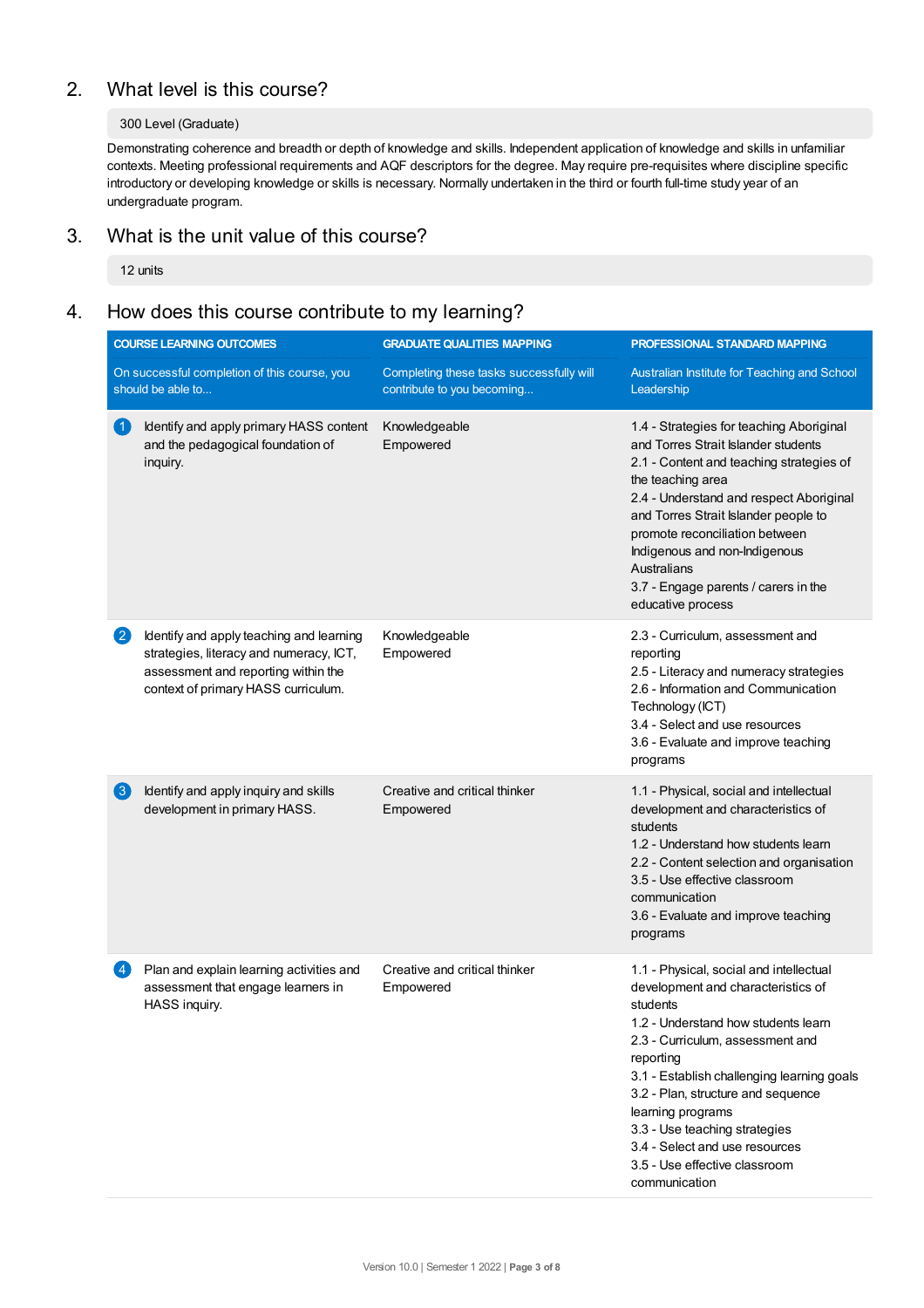| <b>COURSE LEARNING OUTCOMES</b><br>On successful completion of this course, you<br>should be able to                                           |  | <b>GRADUATE QUALITIES MAPPING</b><br>Completing these tasks successfully will | <b>PROFESSIONAL STANDARD MAPPING</b><br>Australian Institute for Teaching and School                                                                                                                                                                                                                                                |  |  |
|------------------------------------------------------------------------------------------------------------------------------------------------|--|-------------------------------------------------------------------------------|-------------------------------------------------------------------------------------------------------------------------------------------------------------------------------------------------------------------------------------------------------------------------------------------------------------------------------------|--|--|
|                                                                                                                                                |  | contribute to you becoming                                                    | Leadership                                                                                                                                                                                                                                                                                                                          |  |  |
| (5<br>Reflect and analyse HASS content and<br>pedagogical professional learning<br>needs and developing identity as a<br>primary HASS teacher. |  | Creative and critical thinker<br>Empowered                                    | 6.1 - Identify and plan professional<br>learning needs<br>6.2 - Engage in professional learning and<br>improve practice<br>6.3 - Engage with colleagues and improve<br>practice<br>6.4 - Apply professional learning and<br>improve student learning<br>7.4 - Engage with professional teaching<br>networks and broader communities |  |  |

# 5. Am Ieligible to enrol in this course?

Refer to the USC [Glossary](https://www.usc.edu.au/about/policies-and-procedures/glossary-of-terms-for-policy-and-procedures) of terms for definitions of "pre-requisites, co-requisites and anti-requisites".

## 5.1. Pre-requisites

Enrolled in Program ED303, ED304, ED306

5.2. Co-requisites

Not applicable

5.3. Anti-requisites

Not applicable

## 5.4. Specific assumed prior knowledge and skills (where applicable)

Not applicable

# 6. How am Igoing to be assessed?

6.1. Grading Scale

Standard Grading (GRD)

High Distinction (HD), Distinction (DN), Credit (CR), Pass (PS), Fail (FL).

## 6.2. Details of early feedback on progress

The first assessment task will provide early low weighted feedback on course progress.

## 6.3. Assessment tasks

| <b>DELIVERY</b><br><b>MODE</b> | <b>TASK</b><br>NO. | <b>ASSESSMENT</b><br><b>PRODUCT</b> | <b>INDIVIDUAL</b><br><b>OR GROUP</b> | <b>WEIGHTING</b><br>$\%$ | <b>WHAT IS THE</b><br><b>DURATION /</b><br><b>LENGTH?</b>          | <b>WHEN SHOULD I</b><br>SUBMIT? | <b>WHERE SHOULD I</b><br><b>SUBMIT IT?</b>                      |
|--------------------------------|--------------------|-------------------------------------|--------------------------------------|--------------------------|--------------------------------------------------------------------|---------------------------------|-----------------------------------------------------------------|
| All                            | $\mathbf{1}$       | Oral and Written<br>Piece           | Individual                           | 20%                      | 4 slides<br>written<br>Presentation<br>$3$ minutes $-$ in<br>class | Refer to Format                 | <b>Online Assignment</b><br>Submission with<br>plagiarism check |
| All                            | $\overline{2}$     | Examination                         | Individual                           | 30%                      | 50 minutes                                                         | Week 7                          | In Class                                                        |
| All                            | 3                  | Portfolio                           | Individual                           | 50%                      | 2500 words                                                         | Week 10                         | <b>Online Assignment</b><br>Submission with<br>plagiarism check |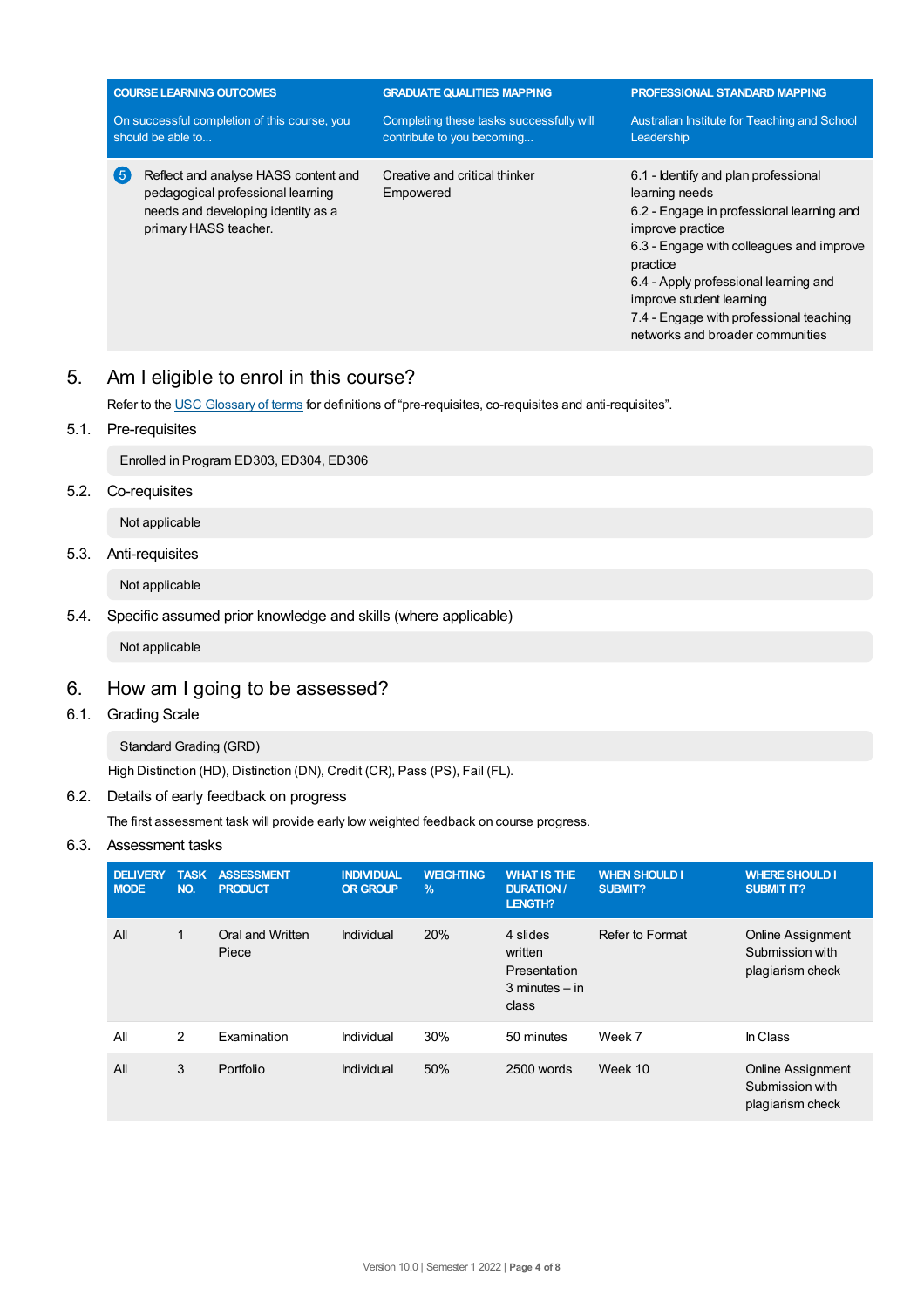# **All - Assessment Task 1:** HASS content and pedagogical knowledge

| <b>GOAL:</b>     | The goal of this task is to demonstrate your ability to identify and apply HASS content and teaching strategies to a<br>professional audience.                                                                                                                                                                                                                                                                                                                                                                                                                                                                                                                                                                                                                                                                                                                                                                                                                                                                                                                                                                                                                                                                                                                                                                                                                                                                                                                                                                                                                                                                                                                                                                                                                                                                                                                                                              |                                                              |     |  |  |  |
|------------------|-------------------------------------------------------------------------------------------------------------------------------------------------------------------------------------------------------------------------------------------------------------------------------------------------------------------------------------------------------------------------------------------------------------------------------------------------------------------------------------------------------------------------------------------------------------------------------------------------------------------------------------------------------------------------------------------------------------------------------------------------------------------------------------------------------------------------------------------------------------------------------------------------------------------------------------------------------------------------------------------------------------------------------------------------------------------------------------------------------------------------------------------------------------------------------------------------------------------------------------------------------------------------------------------------------------------------------------------------------------------------------------------------------------------------------------------------------------------------------------------------------------------------------------------------------------------------------------------------------------------------------------------------------------------------------------------------------------------------------------------------------------------------------------------------------------------------------------------------------------------------------------------------------------|--------------------------------------------------------------|-----|--|--|--|
| <b>PRODUCT:</b>  | Oral and Written Piece                                                                                                                                                                                                                                                                                                                                                                                                                                                                                                                                                                                                                                                                                                                                                                                                                                                                                                                                                                                                                                                                                                                                                                                                                                                                                                                                                                                                                                                                                                                                                                                                                                                                                                                                                                                                                                                                                      |                                                              |     |  |  |  |
| <b>FORMAT:</b>   | You will be allocated, in week 1, a school and year level (F-4) to form a teaching team of four. Your task, as a teaching<br>team, will be to devise ways to engage students in HASS by attending to the sequence of learning from F-4 at the school<br>in a negotiated content area. You will illustrate the development of student HASS inquiry, skills, knowledge and<br>understanding from F-4 at your school. This development will also consider physical, social, and intellectual development<br>of students and reflect the school data*. You will develop four PowerPoint Slides for your year level to contribute to your<br>team's presentation. Your team aims to improve student learning through a collegiate presentation.<br>Slide 1: Update for teachers on contemporary knowledge and understanding in HASS<br>Slide 2: Teaching and learning strategies to engage students in inquiry and skills for the year level and school<br>Slide 3: How is the learning of HASS sequenced? Demonstrate your understanding of physical, social, and intellectual<br>development and the characteristics of your year level and school. How will this affect student learning and HASS skill<br>development?<br>Slide 4: References and Resources: Academic references, teacher resources for the classroom and for teacher<br>professional development, community/state resources/links related to the content area.<br>You will submit the four PowerPoint slides for your year level as the written piece for this task -Monday 8 am Week 4. Your<br>teaching team will then collaborate to collate the PowerPoint Slides into a presentation to be delivered in your Week 4<br>tutorial. Each team member will have 3 minutes to discuss their four Power Point slides.<br>*School data will be accessed through My School (myschool.edu.au) - you will not contact your school for this task. |                                                              |     |  |  |  |
| <b>CRITERIA:</b> | No.<br><b>Learning Outcome</b><br>assessed                                                                                                                                                                                                                                                                                                                                                                                                                                                                                                                                                                                                                                                                                                                                                                                                                                                                                                                                                                                                                                                                                                                                                                                                                                                                                                                                                                                                                                                                                                                                                                                                                                                                                                                                                                                                                                                                  |                                                              |     |  |  |  |
|                  | 1                                                                                                                                                                                                                                                                                                                                                                                                                                                                                                                                                                                                                                                                                                                                                                                                                                                                                                                                                                                                                                                                                                                                                                                                                                                                                                                                                                                                                                                                                                                                                                                                                                                                                                                                                                                                                                                                                                           | Identify and apply HASS content and curriculum               | 0   |  |  |  |
|                  | 2                                                                                                                                                                                                                                                                                                                                                                                                                                                                                                                                                                                                                                                                                                                                                                                                                                                                                                                                                                                                                                                                                                                                                                                                                                                                                                                                                                                                                                                                                                                                                                                                                                                                                                                                                                                                                                                                                                           | Identify and apply HASS teaching and learning strategies     | 2   |  |  |  |
|                  | 3                                                                                                                                                                                                                                                                                                                                                                                                                                                                                                                                                                                                                                                                                                                                                                                                                                                                                                                                                                                                                                                                                                                                                                                                                                                                                                                                                                                                                                                                                                                                                                                                                                                                                                                                                                                                                                                                                                           | Identify and apply HASS inquiry and skill development        | 3   |  |  |  |
|                  | 4                                                                                                                                                                                                                                                                                                                                                                                                                                                                                                                                                                                                                                                                                                                                                                                                                                                                                                                                                                                                                                                                                                                                                                                                                                                                                                                                                                                                                                                                                                                                                                                                                                                                                                                                                                                                                                                                                                           | Creates communication using credible sources                 | 000 |  |  |  |
|                  | 5                                                                                                                                                                                                                                                                                                                                                                                                                                                                                                                                                                                                                                                                                                                                                                                                                                                                                                                                                                                                                                                                                                                                                                                                                                                                                                                                                                                                                                                                                                                                                                                                                                                                                                                                                                                                                                                                                                           | Apply oral communication skills appropriate for the audience | 006 |  |  |  |
|                  |                                                                                                                                                                                                                                                                                                                                                                                                                                                                                                                                                                                                                                                                                                                                                                                                                                                                                                                                                                                                                                                                                                                                                                                                                                                                                                                                                                                                                                                                                                                                                                                                                                                                                                                                                                                                                                                                                                             |                                                              |     |  |  |  |

## **All - Assessment Task 2:** Examination

| <b>GOAL:</b>     | The goal of this task is to demonstrate your ability to identify, apply and explain course topics.                                                                                                                                                                                                                                                                                                                                                                                                                                                                                                                                                                                                                             |                                                                                                                       |                                     |  |  |
|------------------|--------------------------------------------------------------------------------------------------------------------------------------------------------------------------------------------------------------------------------------------------------------------------------------------------------------------------------------------------------------------------------------------------------------------------------------------------------------------------------------------------------------------------------------------------------------------------------------------------------------------------------------------------------------------------------------------------------------------------------|-----------------------------------------------------------------------------------------------------------------------|-------------------------------------|--|--|
| <b>PRODUCT:</b>  | Examination                                                                                                                                                                                                                                                                                                                                                                                                                                                                                                                                                                                                                                                                                                                    |                                                                                                                       |                                     |  |  |
| <b>FORMAT:</b>   | An exam will provide you with the opportunity to provide evidence of your your ability to identify, apply and explain course<br>topics that include:<br>• The Australian Curriculum: History and Social Science (HASS)<br>• HASS content knowledge, including Indigenous histories and cultures<br>• Planning HASS lessons and learning sequences using inquiry<br>• Literacy, numeracy and ICT in HASS<br>• Impact of culture, cultural identity and linguistic background in HASS teaching<br>• Assessment design, marking, reporting and reflection for practice improvement<br>• Evaluating your identity as a HASS teacher<br>The exam will be 50 minutes and will consist of multiple-choice and short answer questions. |                                                                                                                       |                                     |  |  |
| <b>CRITERIA:</b> | No.                                                                                                                                                                                                                                                                                                                                                                                                                                                                                                                                                                                                                                                                                                                            |                                                                                                                       | <b>Learning Outcome</b><br>assessed |  |  |
|                  |                                                                                                                                                                                                                                                                                                                                                                                                                                                                                                                                                                                                                                                                                                                                | Identify, apply and explain HASS content, curriculum, pedagogy and assessment to the<br>work of teaching primary HASS | 00806                               |  |  |
|                  | 2                                                                                                                                                                                                                                                                                                                                                                                                                                                                                                                                                                                                                                                                                                                              | Create communication using credible sources                                                                           | 02345                               |  |  |
|                  |                                                                                                                                                                                                                                                                                                                                                                                                                                                                                                                                                                                                                                                                                                                                |                                                                                                                       |                                     |  |  |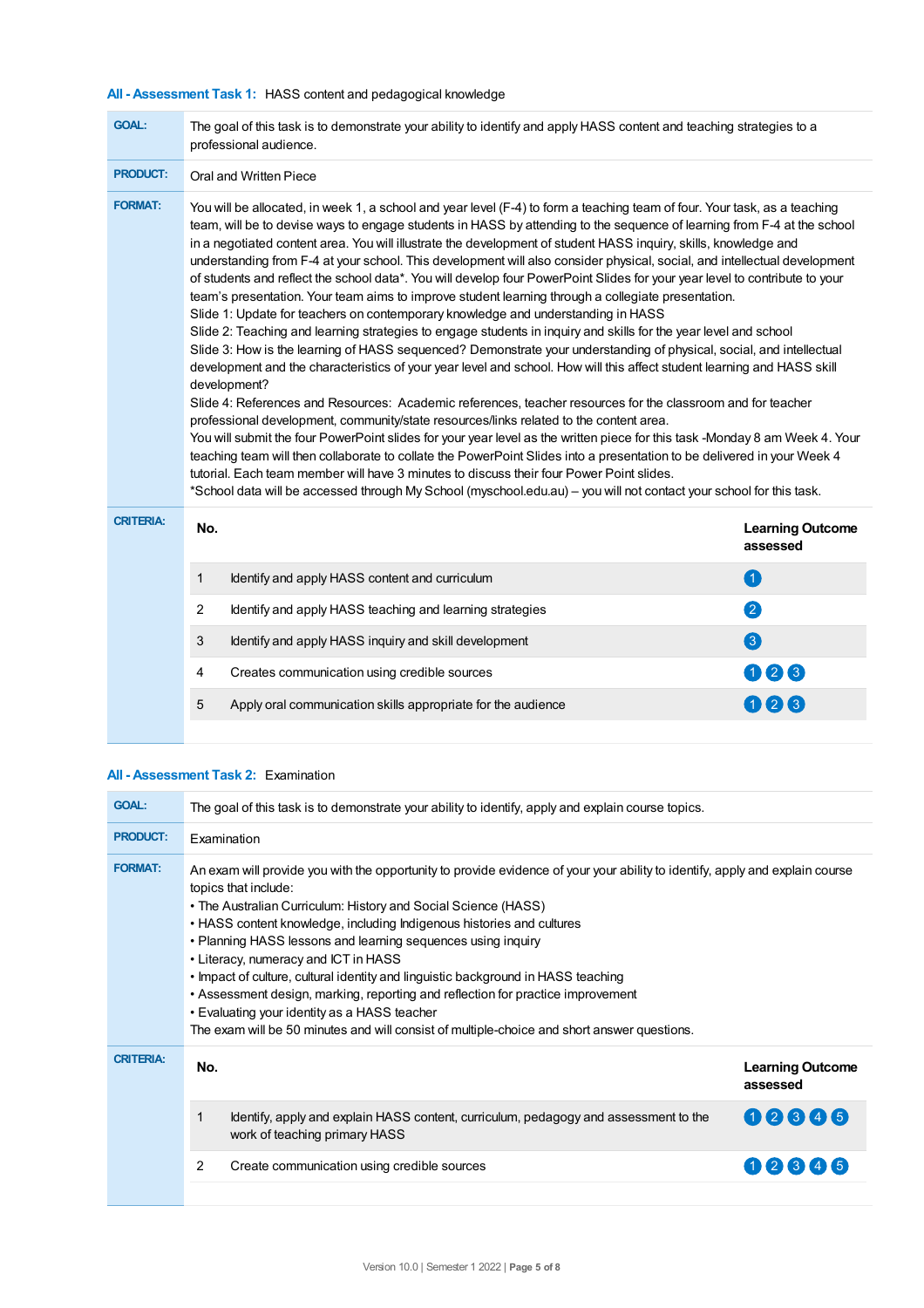## **All - Assessment Task 3:** Fieldwork teaching and assessment portfolio

| <b>GOAL:</b>     | The goal of this task is to demonstrate your ability to identify, describe and explain the application of curriculum, pedagogy<br>and assessment decision making in the context of Primary HASS.                                                                                                                                                                                                                                                                                                                                                                                                                                                                                                                                                                                                                                                                                                                                                                                                                                                                                                                                                                                                                                                                                                                                                                                                                                                                                                                                                                                                                                                                                                                                                                                                                                                                                                                                                                                                                                                                                                                                                                                                         |                         |  |  |  |  |
|------------------|----------------------------------------------------------------------------------------------------------------------------------------------------------------------------------------------------------------------------------------------------------------------------------------------------------------------------------------------------------------------------------------------------------------------------------------------------------------------------------------------------------------------------------------------------------------------------------------------------------------------------------------------------------------------------------------------------------------------------------------------------------------------------------------------------------------------------------------------------------------------------------------------------------------------------------------------------------------------------------------------------------------------------------------------------------------------------------------------------------------------------------------------------------------------------------------------------------------------------------------------------------------------------------------------------------------------------------------------------------------------------------------------------------------------------------------------------------------------------------------------------------------------------------------------------------------------------------------------------------------------------------------------------------------------------------------------------------------------------------------------------------------------------------------------------------------------------------------------------------------------------------------------------------------------------------------------------------------------------------------------------------------------------------------------------------------------------------------------------------------------------------------------------------------------------------------------------------|-------------------------|--|--|--|--|
| <b>PRODUCT:</b>  | Portfolio                                                                                                                                                                                                                                                                                                                                                                                                                                                                                                                                                                                                                                                                                                                                                                                                                                                                                                                                                                                                                                                                                                                                                                                                                                                                                                                                                                                                                                                                                                                                                                                                                                                                                                                                                                                                                                                                                                                                                                                                                                                                                                                                                                                                |                         |  |  |  |  |
| <b>FORMAT:</b>   | You will create a portfolio recording evidence to showcase your development of an inquiry-based fieldwork task, lessons<br>and assessment for Year 5 or Year 6 at your allocated school. You will consider HASS curriculum content, relevant<br>achievement standard, school data, planning for learning and assessment. Explain and justify your pedagogical and<br>discipline specific choices based on the Australian Curriculum and academic literature. You will reflect on the potential<br>challenges you may face as a beginning teacher. You will create a brief unit plan and elaborate on three sequenced<br>lessons from the plan.<br>Your portfolio will include:<br>School and class focus:<br>. Analysis of the school data and profile, describing the implications on the chosen year level.<br>• Identify the available classroom level data you would have available as the classroom teacher before teaching and<br>assessment commences for this task.<br>. Describe how you might use this data with your year level.<br>Fieldwork and assessment task:<br>• Describe the field work experience and assessment task, including curriculum connections<br>• Include HASS achievement standard for relevant year level<br>• Construct a brief ten-week unit plan situating the sequence of three lesson, fieldwork, and assessment task<br>Sequence of three lessons:<br>• Identify curriculum descriptions<br>• Create objectives that are relevant and related to the subject and assessment<br>• Demonstrate HASS specific pedagogy<br>• Apply a range of teaching strategies and resources including literacy, numeracy, ICT. Include strategies to promote<br>student participation and engagement.<br>Professional knowledge and practice:<br>• Reflect on the challenges and considerations required to achieve the fieldwork and task, from the perspective of a<br>beginning teacher in the location<br>• Analyse the challenges and explain ways you might improve your HASS teaching practice<br>• Analyse and explain the value of a range of sources for professional knowledge and practice development, reflect on the<br>role of the APST and professional feedback. |                         |  |  |  |  |
| <b>CRITERIA:</b> | No.                                                                                                                                                                                                                                                                                                                                                                                                                                                                                                                                                                                                                                                                                                                                                                                                                                                                                                                                                                                                                                                                                                                                                                                                                                                                                                                                                                                                                                                                                                                                                                                                                                                                                                                                                                                                                                                                                                                                                                                                                                                                                                                                                                                                      | <b>Learning Outcome</b> |  |  |  |  |
|                  |                                                                                                                                                                                                                                                                                                                                                                                                                                                                                                                                                                                                                                                                                                                                                                                                                                                                                                                                                                                                                                                                                                                                                                                                                                                                                                                                                                                                                                                                                                                                                                                                                                                                                                                                                                                                                                                                                                                                                                                                                                                                                                                                                                                                          | assessed                |  |  |  |  |
|                  | Identify and apply HASS content and curriculum<br>$\blacktriangleleft$<br>1                                                                                                                                                                                                                                                                                                                                                                                                                                                                                                                                                                                                                                                                                                                                                                                                                                                                                                                                                                                                                                                                                                                                                                                                                                                                                                                                                                                                                                                                                                                                                                                                                                                                                                                                                                                                                                                                                                                                                                                                                                                                                                                              |                         |  |  |  |  |
|                  | 2<br>$\left(3\right)$<br>Identify and apply HASS pedagogy, inquiry, skills development, literacy, numeracy and use<br>2<br>of ICT to engage students.<br>$\overline{\mathbf{A}}$<br>3<br>Plan and explain data use, pedagogy and assessment decision making in HASS                                                                                                                                                                                                                                                                                                                                                                                                                                                                                                                                                                                                                                                                                                                                                                                                                                                                                                                                                                                                                                                                                                                                                                                                                                                                                                                                                                                                                                                                                                                                                                                                                                                                                                                                                                                                                                                                                                                                      |                         |  |  |  |  |
|                  |                                                                                                                                                                                                                                                                                                                                                                                                                                                                                                                                                                                                                                                                                                                                                                                                                                                                                                                                                                                                                                                                                                                                                                                                                                                                                                                                                                                                                                                                                                                                                                                                                                                                                                                                                                                                                                                                                                                                                                                                                                                                                                                                                                                                          |                         |  |  |  |  |
|                  | Analyse and explain the value of teacher professional development in HASS<br>4                                                                                                                                                                                                                                                                                                                                                                                                                                                                                                                                                                                                                                                                                                                                                                                                                                                                                                                                                                                                                                                                                                                                                                                                                                                                                                                                                                                                                                                                                                                                                                                                                                                                                                                                                                                                                                                                                                                                                                                                                                                                                                                           | 6                       |  |  |  |  |
|                  | Create communication using credible sources<br>5                                                                                                                                                                                                                                                                                                                                                                                                                                                                                                                                                                                                                                                                                                                                                                                                                                                                                                                                                                                                                                                                                                                                                                                                                                                                                                                                                                                                                                                                                                                                                                                                                                                                                                                                                                                                                                                                                                                                                                                                                                                                                                                                                         | 00006                   |  |  |  |  |
|                  |                                                                                                                                                                                                                                                                                                                                                                                                                                                                                                                                                                                                                                                                                                                                                                                                                                                                                                                                                                                                                                                                                                                                                                                                                                                                                                                                                                                                                                                                                                                                                                                                                                                                                                                                                                                                                                                                                                                                                                                                                                                                                                                                                                                                          |                         |  |  |  |  |

# 7. Directed study hours

A 12-unit course will have total of 150 learning hours which will include directed study hours (including online if required), self-directed learning and completion of assessable tasks. Directed study hours may vary by location. Student workload is calculated at 12.5 learning hours per one unit.

# 8. What resources do I need to undertake this course?

Please note: Course information, including specific information of recommended readings, learning activities, resources, weekly readings, etc. are available on the course Canvas site– Please log in as soon as possible.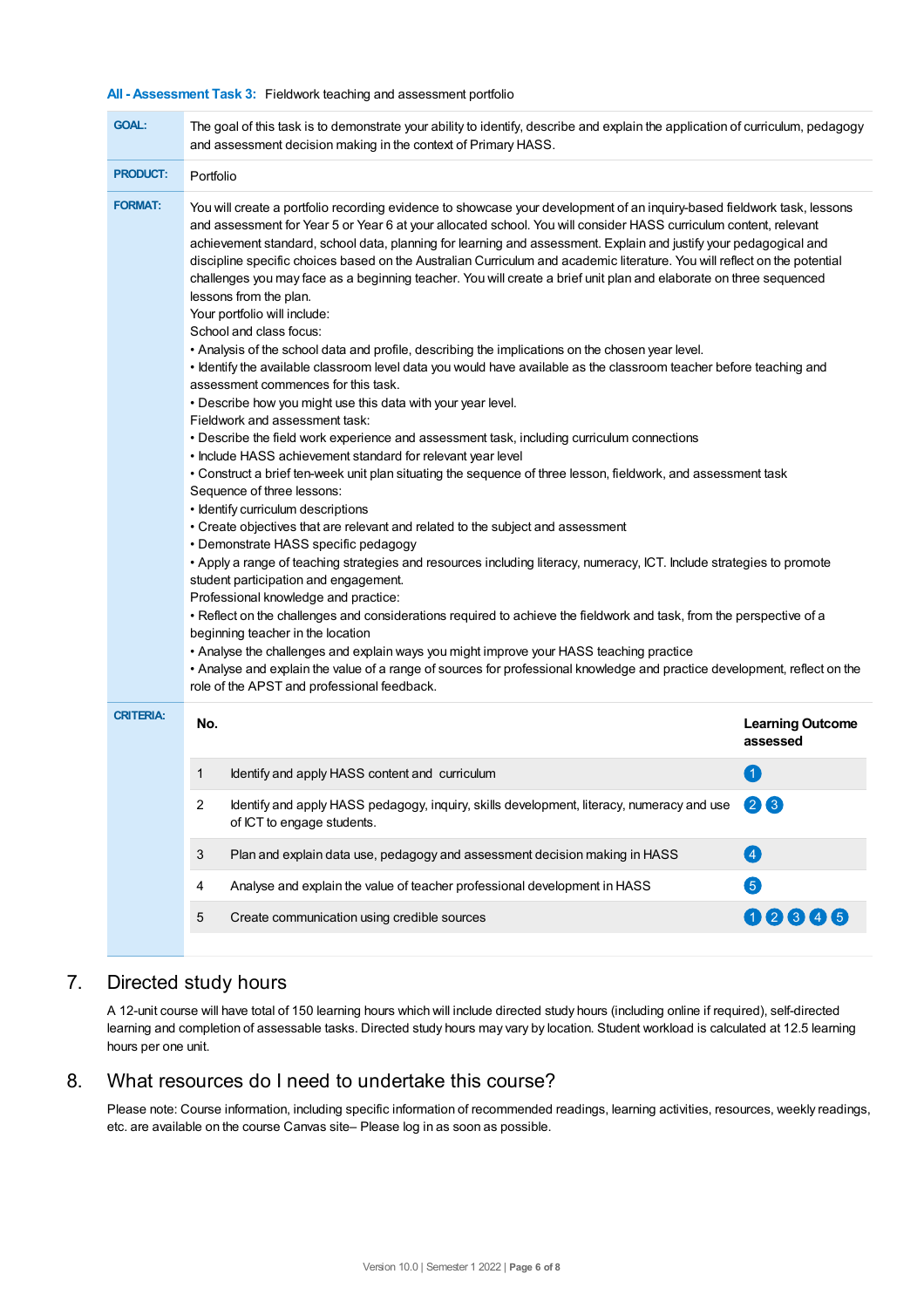## 8.1. Prescribed text(s) or course reader

Please note that you need to have regular access to the resource(s) listed below. Resources may be required or recommended.

| <b>REQUIRED?</b> | <b>AUTHOR</b>                                     | YEAR | <b>TITLE</b>                          | <b>EDITION</b> | <b>PUBLISHER</b> |
|------------------|---------------------------------------------------|------|---------------------------------------|----------------|------------------|
| Required         | Rob Gilbert, Libby<br><b>Tudball, Peter Brett</b> | 2020 | Teaching Humanities & Social Sciences | 7E             | Cengage AU       |
| Required         | Christine Sleeter                                 | 2015 | White Bread                           | n/a            | Springer         |

## 8.2. Specific requirements

It is expected that all students will have access to electronic devices and suitable internet access to engage with the course materials. Bring Your Own Device (BYOD) is necessary for each tutorial session. Access to a mobile device with a camera and microphone is recommended. Exams will be undertaken using a BYOD.

## 9. How are risks managed in this course?

Health and safety risks for this course have been assessed as low. It is your responsibility to review course material, search online, discuss with lecturers and peers and understand the health and safety risks associated with your specific course of study and to familiarise yourself with the University's general health and safety principles by reviewing the online [induction](https://online.usc.edu.au/webapps/blackboard/content/listContentEditable.jsp?content_id=_632657_1&course_id=_14432_1) training for students, and following the instructions of the University staff.

# 10. What administrative information is relevant to this course?

## 10.1. Assessment: Academic Integrity

Academic integrity is the ethical standard of university participation. It ensures that students graduate as a result of proving they are competent in their discipline. This is integral in maintaining the value of academic qualifications. Each industry has expectations and standards of the skills and knowledge within that discipline and these are reflected in assessment.

Academic integrity means that you do not engage in any activity that is considered to be academic fraud; including plagiarism, collusion or outsourcing any part of any assessment item to any other person. You are expected to be honest and ethical by completing all work yourself and indicating in your work which ideas and information were developed by you and which were taken from others. You cannot provide your assessment work to others.You are also expected to provide evidence of wide and critical reading, usually by using appropriate academic references.

In order to minimise incidents of academic fraud, this course may require that some of its assessment tasks, when submitted to Canvas, are electronically checked through Turnitin. This software allows for text comparisons to be made between your submitted assessment item and all other work to which Turnitin has access.

#### 10.2. Assessment: Additional Requirements

Eligibility for Supplementary Assessment

Your eligibility for supplementary assessment in a course is dependent of the following conditions applying:

The final mark is in the percentage range 47% to 49.4% The course is graded using the Standard Grading scale You have not failed an assessment task in the course due to academic misconduct

#### 10.3. Assessment: Submission penalties

Late submission of assessment tasks may be penalised at the following maximum rate:

- 5% (of the assessment task's identified value) per day for the first two days from the date identified as the due date for the assessment task.

- 10% (of the assessment task's identified value) for the third day - 20% (of the assessment task's identified value) for the fourth day and subsequent days up to and including seven days from the date identified as the due date for the assessment task.

- A result of zero is awarded for an assessment task submitted after seven days from the date identified as the due date for the assessment task. Weekdays and weekends are included in the calculation of days late. To request an extension you must contact your course coordinator to negotiate an outcome.

#### 10.4. SafeUSC

USC is committed to a culture of respect and providing a safe and supportive environment for all members of our community. For immediate assistance on campus contact SafeUSC by phone: 07 [5430](tel:07%205430%201168) 1168 or using the [SafeZone](https://www.safezoneapp.com) app. For general enquires contact the SafeUSC team by phone 07 [5456](tel:07%205456%203864) 3864 or email [safe@usc.edu.au](mailto:safe@usc.edu.au).

The SafeUSC Specialist Service is a Student Wellbeing service that provides free and confidential support to students who may have experienced or observed behaviour that could cause fear, offence or trauma. To contact the service call 07 [5430](tel:07%205430%201226) 1226 or email [studentwellbeing@usc.edu.au](mailto:studentwellbeing@usc.edu.au).